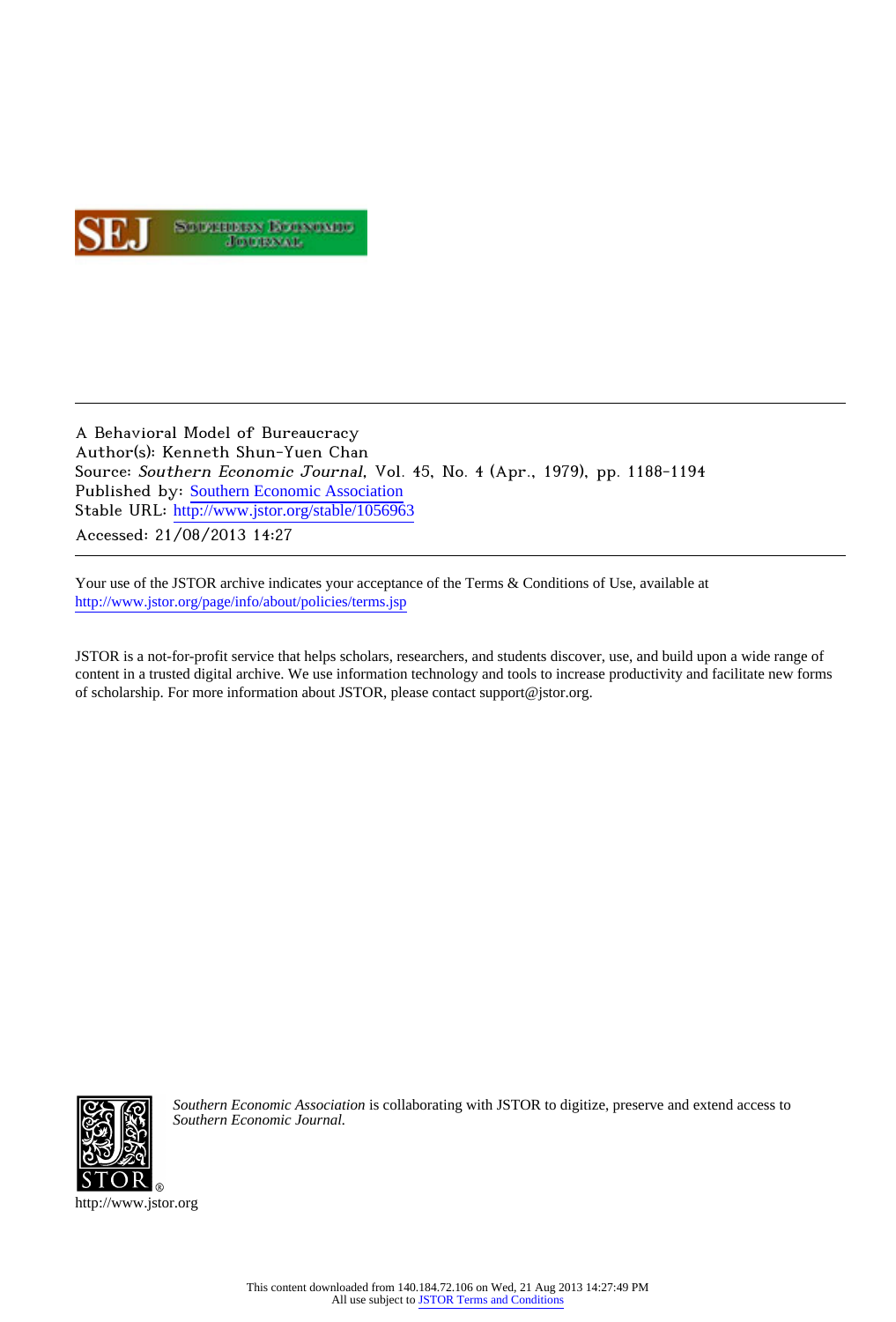# **A Behavioral Model of Bureaucracy\***

**KENNETH SHUN-YUEN CHAN Saint Mary's University** 

## **I. Introduction**

**From a traditional viewpoint, government growth is thought to be a response to population expansion and the increasing complexities of the economy engendered by externalities and various other market failure. In the literature, Buchanan [1] first explains the decision-making process of the government by postulating a utility function for the bureaucracy that has income level and size of bureaucracy as arguments. Thus, this form of utility function is similar to that of a profit maximizing firm. (Note that a hyperbolic utility function implies that government bureaucrats will maximize wages above the market rate times the size of output of bureau services. This is identical to profit maximization.) To achieve these goals, the government bureaus which behave as monopolies must under-produce government services. Hence at the utility maximizing output, it is impossible to have over-size bureaus.1 To amend this, we have to assume that for the utility function of the bureaucracy, more "favor" is attached to the size of the bureaucracy than to the income of the bureaucrats. Niskanen [6] justifies the latter by assuming the sole objective of government bureaucrats is to maximize the "budget allocation". He then demonstrates that this assumption would result in an over-expansion of bureaucracy.** 

**Tullock [7; 8] has noted that the above analysis has an obvious drawback in that voters participation is omitted. The introduction of voters in our analysis also introduces competition into the public sector. Downs [3] argues that the sole objective in the decision-making process of government bureaucrats is to maximize political support; that is, ensure re-election. Hence, when government bureaucrats are faced with a group of conscientious voters,** 

**<sup>\*</sup>I am indebted to Gordon Tullock, Nancy Ripley and Sandra Dow for helpful discussions and comments. I alone bear any responsibility for errors.** 

**<sup>1.</sup> Even when perfect "political" competition among bureaucrats is introduced, the bureau**  will produce at  $P = MC$ ; we can never get over-size bureaus!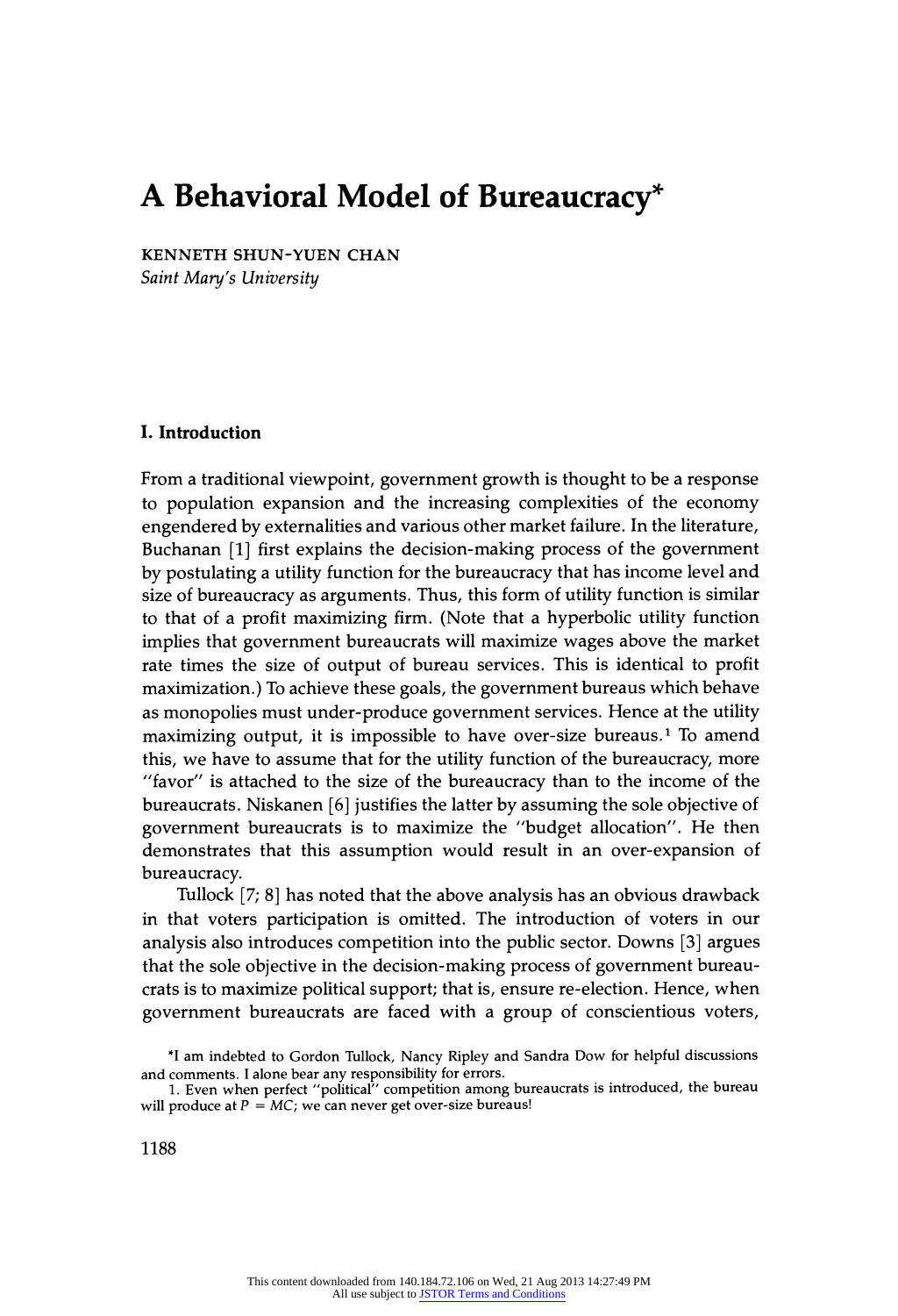**defined to be those who support only efficient government, competition for re-elections will force government bureaus to maintain optimal size. Consequently, over-size bureaus can only occur with a group of unconcerned and dependent voters,2 defined as voters that prefer more government service rather than efficient government service.** 

**To my knowledge only Tullock [8] has attempted to explain the growth of bureaucracy as the interactions between bureaucrats and voters. He argues that the votes of the bureaucrats would be partially directed towards raising their own salaries. Gradually, as the size of bureaus becomes larger, the bureaucracy members take a larger and larger share of the voting constituency; thereby further reinforcing the size of bureauracies. And so on.** 

**Since most governmental activities are based on some invisible form of contractual agreement (social contracts) between the government and her constituents, this paper will analyze the growth of bureaucracy from the viewpoint of behaviorial interactions of voters and bureaucrats. A static framework is employed. The concept of a "social" contract curve will be introduced. A set of sufficient conditions for the growth of bureaucracy is derived in this paper which hopefully will remove some of the afore-mentioned shortcomings in the literature.** 

## **II. Analytical Framework**

**Let t be the amount of tax per unit of government service. Let the D-D curve in Figure 1 in the (t, Q) space be the demand curve for government service** 

**We assume the following institutional constraints on the economy: (1) the size of bureaucracy provides additional utility for bureaucrats.3 (2) the money** 

**2. We can get a group of unconcerned and dependent voters in two ways. (1) When all the public services are indivisible, voters can become unconcerned. Since public services cannot be priced directly to the recipients, payment for public services is often divorced from the receipt of such services. Consequently, there is a tendency for voters to prefer more government services [2, 61]. And (2) A continuous dose of government services can create in the public an "overdependence" on the government to solve their problems. Thus, a welfare state may generate a society of dependent individuals. Trudeau, the Prime Minister of Canada, reminds his constituents that they cannot expect as a right, a free lunch. This is essentially the same as the "moral hazard" problem. In the literature, Mundell [5] argues that government services can destroy the moral fibre in the society such as private incentive and personal responsibility etc. He illustrates this by the example of relief payments: "It is widely believed that public provision for the needy has reduced private charity (or at least changed its goals), but more important, it has altered the character of the recipients of it. It is one thing for society to arrange to help out the crippled, ... and the deprived. . . . It is another thing to create in healthy individuals the expectation that the government has the responsibility to compensate them for personal actions that have turned out badly. . . Just as a mother who is tempted to remind her child every time he is in the act of forgetting eventually learns that a continually reminded child can become a forgetful one" [5,** 

**185]. 3. Since bureaucrats are forbidden to pursue for profit, bureaucrats have to look for other means (e.g. to increase the size of bureaus) to maximize their utility. In the literature, the explanation for that is as follows: (1) suppose the allowable budget varies with the size of the bureau, then bureaucrats must prefer a large bureau so that they can have a large "expense**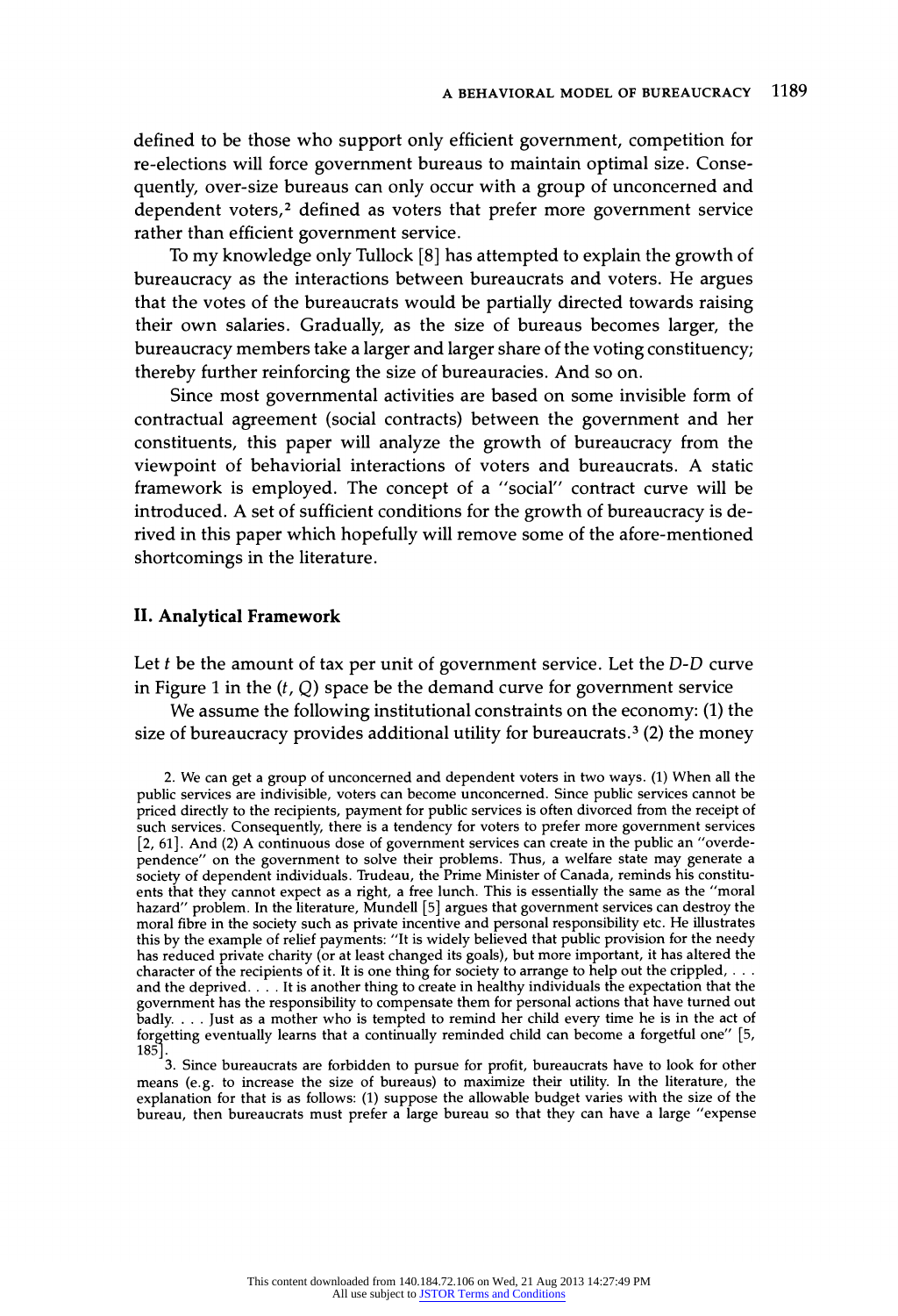**wage of bureaucrats is institutionally restricted not to go below the market wage rate regardless of the size of bureaucracy.4 And, (3) the amount of work for each governmental position is rigidly specified independent of the wage level of the employee and/or the size of bureaucracy.5 Thus, the utility function of the bureaucracy consists of two components: wage rate and the size of the bureaucracy.** 

**In Figure 1, the average cost (AC) and marginal cost (MC) curves are drawn with the assumption that the bureaucrat's salary is equal to the constant market wage rate. In Figure 1, we map the utility contour of the bureaucracy onto the (t,Q) space. The vertical distance above the AC curve must be proportional to how much the bureaucrats' money wage exceeds the market wage rate. Therfore, the utility contours must lie above the AC curve.** 

**We assume there is perfect "political" competition among bureaucrats. The maximum utility level the bureaucrats can achieve would be the utility contour that is tangent to the D-D curve since the latter represents the amount of (t, Q) that voters can afford to pay.6** 

**Let us next discuss the preference function of the voters for government bureaus. Voters always prefer more government service and a cheaper tax rate from government bureaus. Hence the preference contours of voters take a positive slope and are convex as shown in Figure 1.** 

**We assume there is perfect "political" competition among voters. The maximum utility the voters can achieve is the preference contour that is**  tangent to the  $AC$  curve since the latter represents the amount of  $(t, Q)$  that **bureaucrats are willing to work given the institutional constraints.** 

**One would expect that in this set of voters' preference contours, government efficiency must be taken into account. Hence, for a group of conscientious voters, the slope of one preference contour must be tangent to the AC curve where the MC curve cuts the D-D curve.7 This is illustrated by point A** 

**account" [6]; (2) bureaucrats may prefer a large bureau for the sake of bureaucratic "aethetics": a devoted bureaucrat who cannot appropriate the profit he makes for the bureau, would prefer to have a "perfect" bureau rather than an "economical" bureau [4, 244]; and, (3) there are considerably more prestige and power working in a large bureau (ibid.).** 

**<sup>4.</sup> Since institutions do not explicitly recognize the gain of bureaucrats from the size of bureaucracy, the official opportunity cost of hiring a government employee must be his market wage rate.** 

**<sup>5.</sup> This is often due to the high adjustment cost involved in changing job specifications. Causal observations would support this. Each lengthy job description sheet is carefully written up. Any minor changes often involve a series of bureaucratic "red-tape."** 

**Constraints (2) and (3) guarantee the existence of "feather-bedding" jobs in the government. Also, constraint (3) implies the amount of disutility from work is fixed. Hence, as the size of bureaucracy (level of money wage) increases holding the level of money wage (size of bureaucracy) constant, the level of utility of bureaucrats must increase. Further, it would draw a "pool" of unemployed bureaucrats from other sectors of the economy queuing for those limited positions.** 

**<sup>6.</sup> Note that this is different from Niskanen's model which assumes the bureau has monopoly power. Consequently, the D-D curve is the marginal budget curve for the bureau since the bureau is able to appropriate its sponsor's consumer surplus. Our model, however, assumes perfect "political" competition among bureaucrats. 7. We can regard the preference contour of conscientious voters as combinations of (t, Q) that**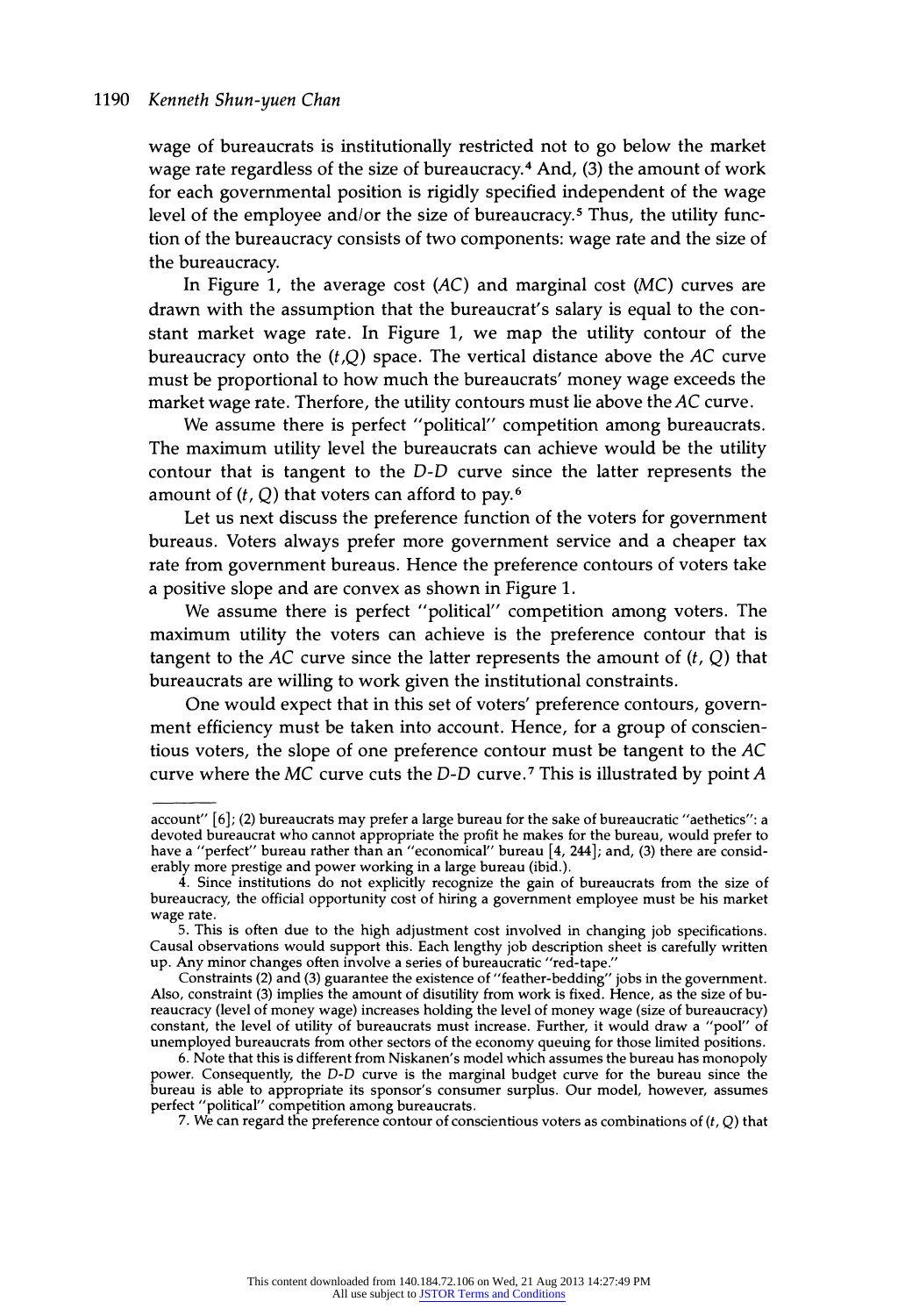**in Figure 1. As for a group of unconcerned and dependent voters, the marginal rate of substitution must bias in favor of the size of bureaucracy. Hence, the preference contour must be tangent to the AC curve to the right of point A (e.g. point B in Figure 1).** 

**From these two sets of contours, we can now derive a social contract curve (SCC) which is a locus of points of tangency of the two sets of contours.** 

**As mentioned earlier, we consider most governmental activities are based on an invisible social contract between bureaucrats and voters. This, together with our assumption of perfect political competition among voters and bureaucrats, indicates that the static solutions of the model must be where the marginal rates of substitution of (t,Q) are identical for both parties. Suppose lobbying is allowed before election (i.e. recontracting); then, when the initial**  values of  $(t, Q)$  are off the contract curve, there exists an adjustment of  $(t, Q)$ **towards the SCC which would be acceptable to both parties; hence both parties enter into contractual agreement.** 

**Note that in our model, the initial values of (t, Q) determine where the economy would be on the SCC. Since the voters' preference contours are always positively sloped, as the economy moves from the initial point to the SCC, an increase (decrease) in government service must be accompanied by an increase (decrease) in bureaucrat's salary.** 

**Let us next discuss some sufficient conditions for the bureaucracy to overexpand.8** 

#### **Proposition 1**

**With the above institutional constraints on the economy, the possibility for the bureaucracy to overexpand exists.** 

**The above institutional constraints imply that as the size of bureaucracy expands at the market rate, the level of utility increases. Furthermore, since the marginal rate of substitution between the size of bureaucracy and money wage are not zero, therefore, as we move along the AC curve in Figure 1, the slope of the bureaucracy's utility contour must be strictly less than the slope of the AC curve at the points of intersection.** 

**Let us first examine the case where government bureaucracy is faced with a group of conscientious voters. Since, at A, the slope of the voters' preference contour is tangent to the AC curve, as we move to the right along the AC curve, the slope of the voters' preference contours must be strictly less than the slope of the AC curve at the points of intersections. Hence, the**  SCC-where the two sets of contour lines are tangent to each other-must be **to the right of point A. Consequently, the possibility for the bureaucracy to** 

**keep a constant level of consumer surplus. Obviously, the "highest" preference contour must be tangent to the AC curve where MC cuts the D-D curve.** 

**<sup>8.</sup> By over-size or over-expansion we mean the Q is to the right of point A in Figures 1 and 2.**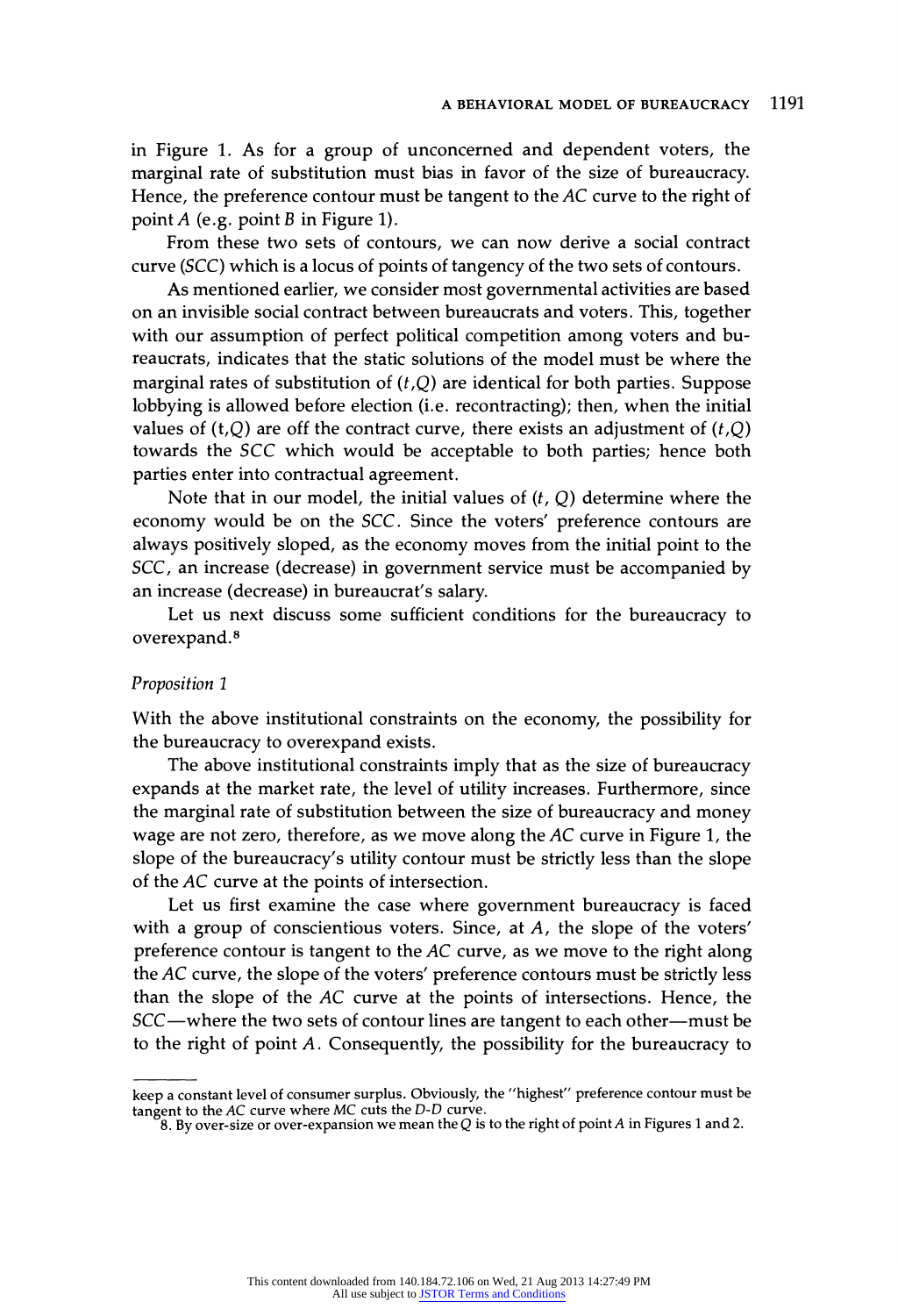**overexpand exists. As for the case of unconcerned and dependent voters (i.e. the slope of a voters' preference contour is tangent to the AC curve at B), the SCC will cut the AC curve to the right of point B. Obviously, the possibility for overexpansion exists.** 

**The implication of proposition 1 is: even with the presence of perfect "political" competition among voters and bureaucrats, the possibility for overexpansion of bureaucracy still exists. Since the size of bureaucracy is an argument in the bureaucracy's utility function and there are various institutional constraints, voters are ready to accept bureaus with some degree of over-size in order to make the jobs acceptable for the bureaucrats.** 

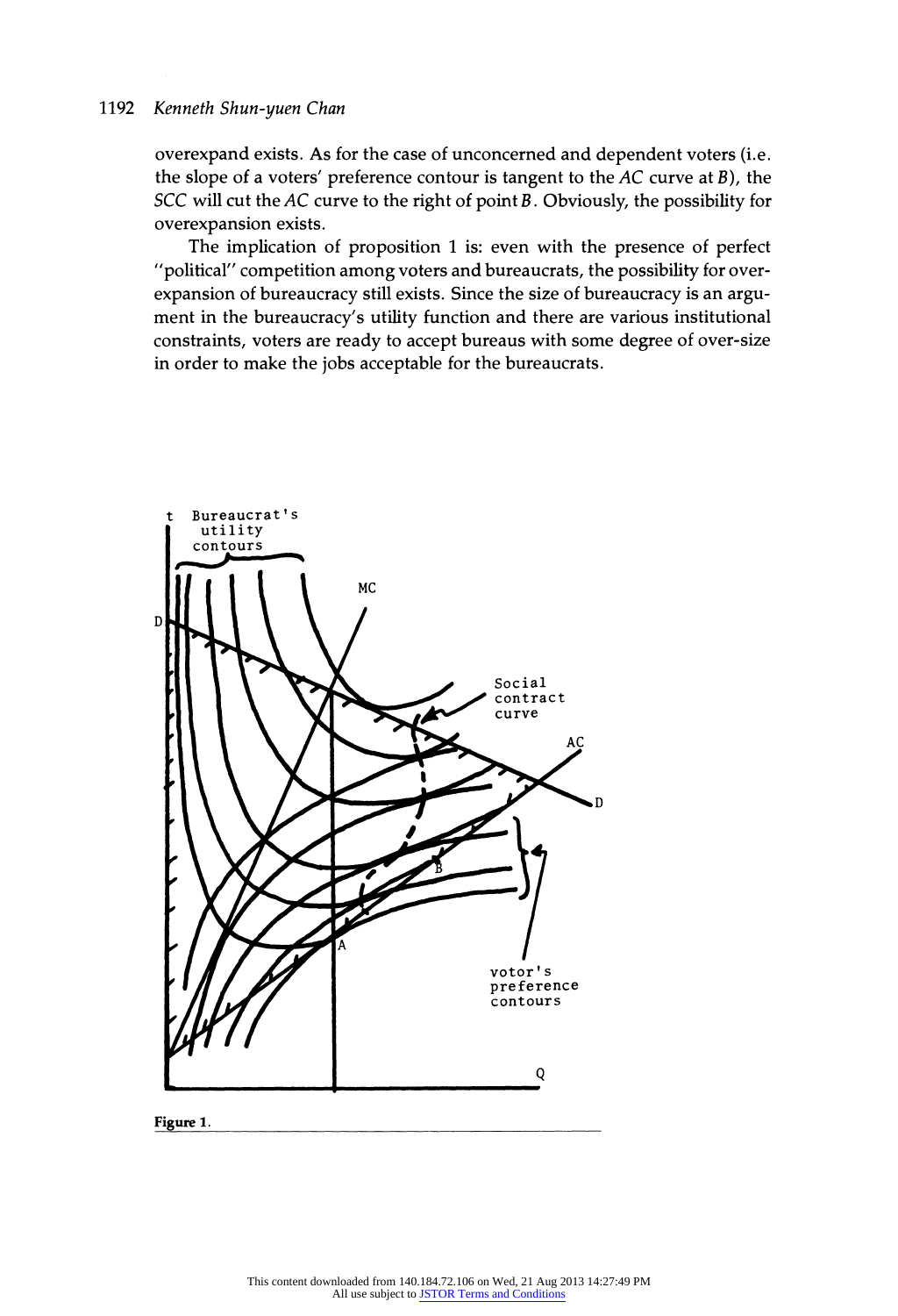### **Proposition 2**

**With a group of unconcerned and dependent voters, the possibility for the bureaucracy to overexpand exists regardless of the type of institutional constraints.** 

**This rather obvious proposition is illustrated by Figure 2. Suppose government bureaucrats are indifferent to the size of bureaucracy; and are only interested in the level of their salaries (in other words, the marginal rate of substitution of salary increase to size of bureaucracy is zero everywhere). These bureaus are now faced with a group of conscientious voters. Under such circumstances, the SCC must pass through point A in Figure 2 and take a negative slope. Government bureaus can never become over-size! The possibility of an over-size government can only occur in this case when these bureaus face a group of unconcerned and dependent voters. The SCC then must pass through a point to the right of A (such as B in Figure 2).**